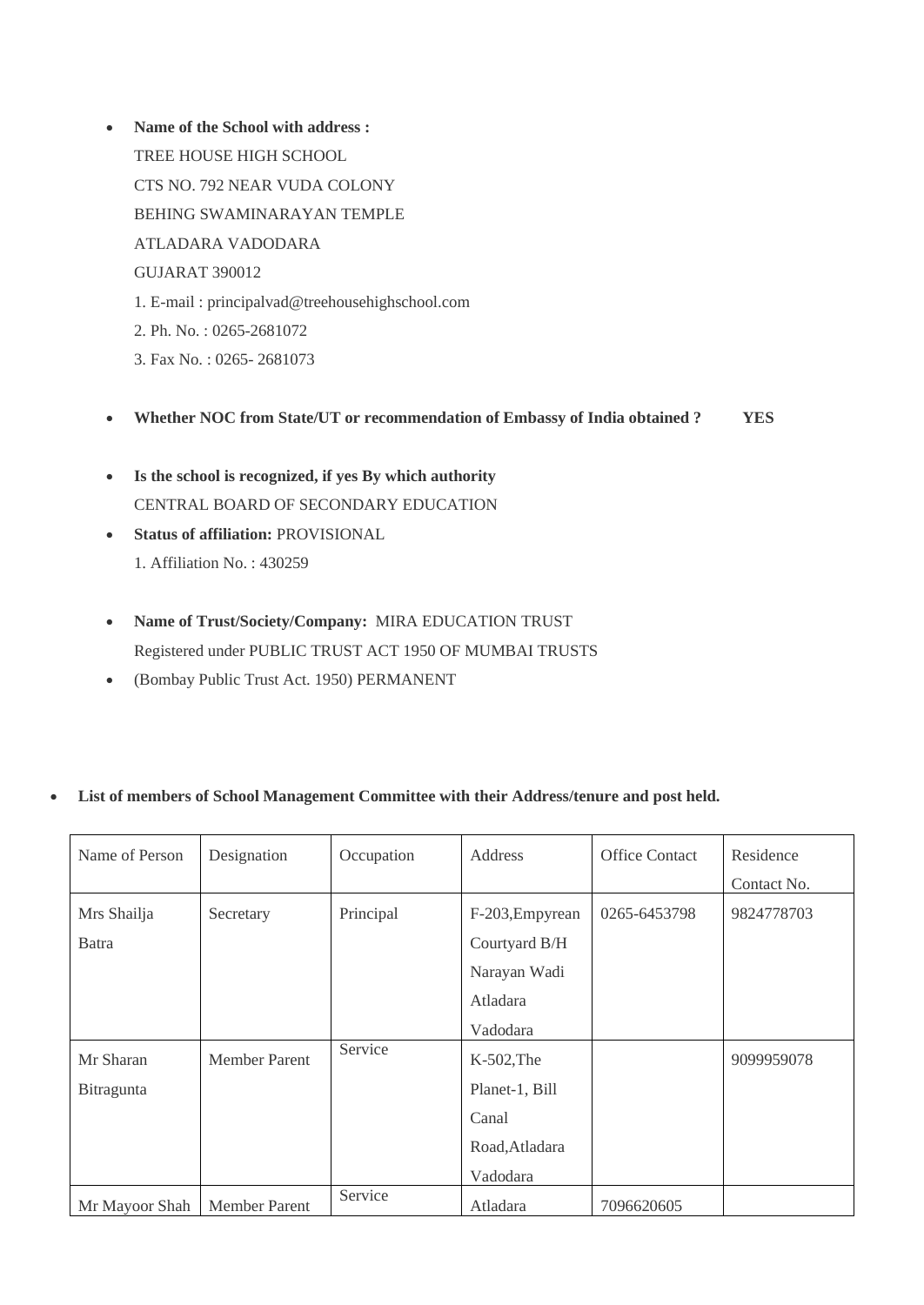|                   |                      |                   | Vadodara         |              |            |
|-------------------|----------------------|-------------------|------------------|--------------|------------|
| Mr Khalid         | <b>Member Parent</b> | Service           | 27 Beena Nagar   | 842068805    | 9714438885 |
| Nagori            |                      |                   | Society Vasana   |              |            |
|                   |                      |                   | Road Vadodara    |              |            |
| Dr Anil Kumar     | <b>Member Parent</b> | Service           | Labh             |              | 9724657693 |
| Deshantri         |                      |                   | ResidencySun     |              |            |
|                   |                      |                   | Pharma Road      |              |            |
|                   |                      |                   | Tower 12         |              |            |
|                   |                      |                   | Vadodara         |              |            |
| Sh. Farzan        | Treasurer            | <b>Business</b>   | 57               |              |            |
| Mohd. Qureshi     |                      |                   | Safimention, 4th |              |            |
|                   |                      |                   | Floor, Flat No   |              |            |
|                   |                      |                   | 16/17, LJ Road   |              |            |
|                   |                      |                   | Mahim (W)        |              |            |
|                   |                      |                   | Mumbai           |              |            |
| Ms. Meenal        | Member               | <b>PRINCIPAL</b>  | 2 Ajay           | 0265-2680068 | 9427453592 |
| Patel             |                      |                   | Society, Near    |              |            |
|                   |                      |                   | <b>GMERS</b>     |              |            |
|                   |                      |                   | Hospital Gotri   |              |            |
|                   |                      |                   | Road Vadodara    |              |            |
| Ms. Preeti Nair   | Member               | Teacher           | Vasana Road      |              | 9975419966 |
|                   |                      |                   | Vadodara         |              |            |
|                   |                      |                   | 390015           |              |            |
| Ms. Poonam        | Member               | Teacher           | $H-$             | 9601704065   | 9601704065 |
| Martin            |                      |                   | 201,Ambawadi     |              |            |
|                   |                      |                   | Sangam Society   |              |            |
|                   |                      |                   | Sangma near      |              |            |
|                   |                      |                   | Laxmi Pura       |              |            |
|                   |                      |                   | 391440           |              |            |
| Ms. Nisha         | Member               | Teacher           | B-504, Suvarna   | 9727445386   | 9727445386 |
| Jagetia           |                      |                   | Appt ,Pratap     |              |            |
|                   |                      |                   | Nagar Vadodara   |              |            |
| Mr.Bhagyesh       | Member               | Principal         | $E-$             | 0265-2355624 | 9925809522 |
| Thakkar           |                      |                   | 1/1, Vidyutnagar |              |            |
|                   |                      |                   | Colony, OP       |              |            |
|                   |                      |                   | Road, Vododara   |              |            |
| Mr. Girdarilal S. | Chairman             | <b>Business 1</b> | 102, Maurya      | 902907331    | 9029073331 |
| <b>Bhatia</b>     |                      |                   | Regency,         |              |            |
|                   |                      |                   | Dr.Ambedkar      |              |            |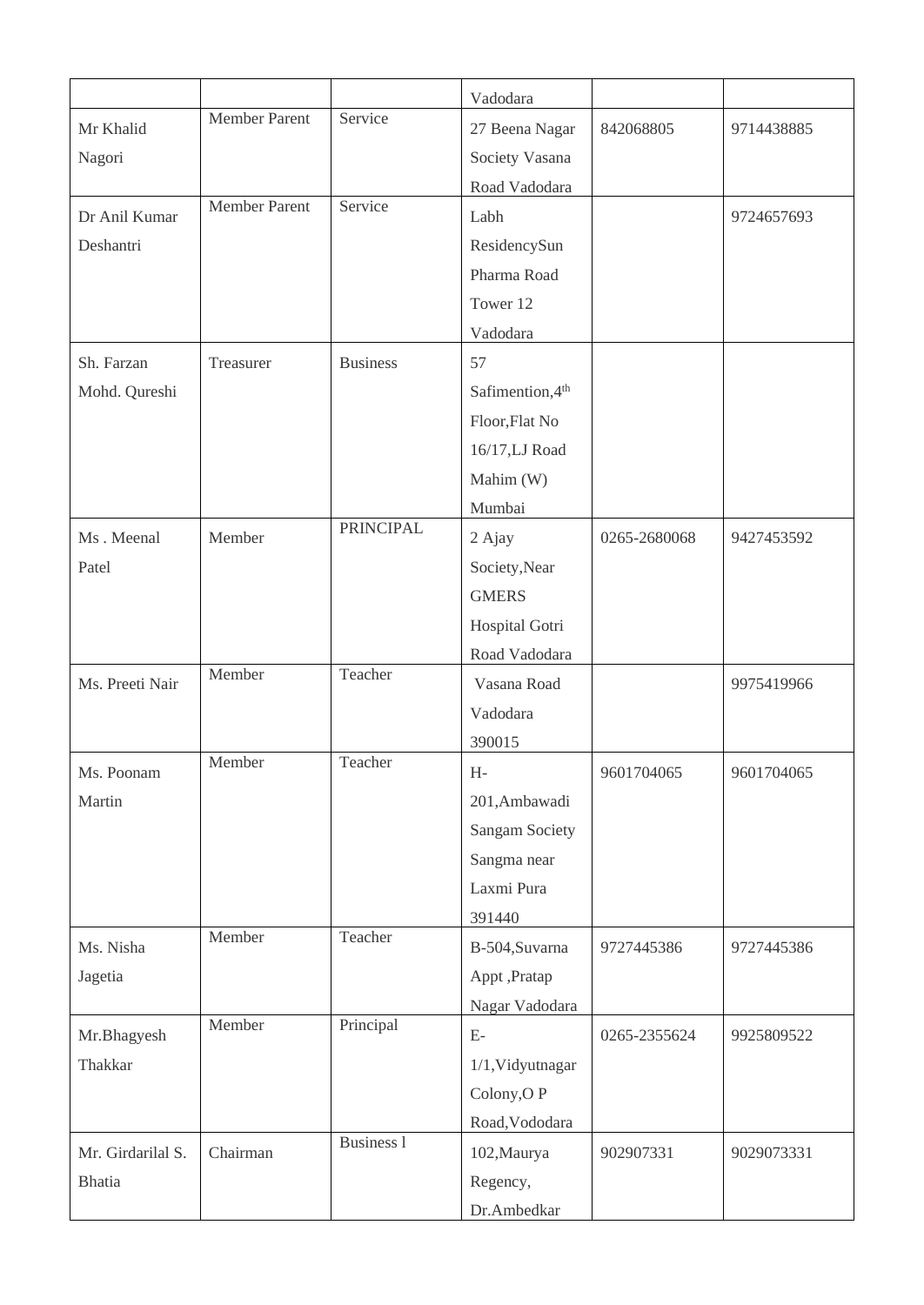|                |        |                   | Road, Khar (W)                     |              |              |
|----------------|--------|-------------------|------------------------------------|--------------|--------------|
|                |        |                   |                                    |              |              |
|                |        |                   | Mumbai                             |              |              |
| Mr. S.K Damar  | Member | Principal         | Jawahar                            | 02662-281394 | 9427300865   |
|                |        |                   | Navodaya                           |              |              |
|                |        |                   | Vidyalaya At PO                    |              |              |
|                |        |                   | Sadhi Distt                        |              |              |
|                |        |                   | Vadodara                           |              |              |
|                |        |                   | Gujarat                            |              |              |
| Mr. Ramesh     | Member | Principal         | K V Sangam                         | 0265-2482021 | 9978605161   |
| Rathi          |        |                   | Char Rasta Harni                   |              |              |
|                |        |                   | Road Vadodara                      |              |              |
| Ms. Aparajita  | Member | Principal         | Kendriya                           | 0265-2641389 | 0265-2603952 |
|                |        |                   | Vidyalaya                          |              |              |
|                |        |                   | <b>ONGC Vadodara</b>               |              |              |
| Ms. Beena      | Member | Principal         | Near Kalali                        | 0265-2680215 | 9924251314   |
|                |        |                   | Railway Crossing,                  |              |              |
|                |        |                   | Off Old Padara                     |              |              |
|                |        |                   | Road Atladara                      |              |              |
|                |        |                   | Vadodara 390012                    |              |              |
| Mr. V.K. Malik | Member | Retired Principal | <b>Retired Principal</b><br>Of K V | 9898637845   | 9898637845   |

### **Area of school campus 4806 SQ FT**

#### **Built up area : 9144 sq ft**

**Other facilities** 

- 1. Swimming pool : -00
- 2. Indoor games : 01
- 3. Dance rooms : 01
- 4. Gymnasium : 00
- 5. Music rooms : 01
- 6. Hostels : -00
- 7. Health and Medical Check up : 01

## • **Transport facility**

- 1. Own buses FACILITY NOT PROVIDED
- 2. Buses hired on contract basis FACILITY NOT PROVIDED
- 3. Details of transport charges FACILITY NOT PROVIDED
- **Particulars of teaching staff**
	- School Code : 10242
	- Affiliation No. : 430259b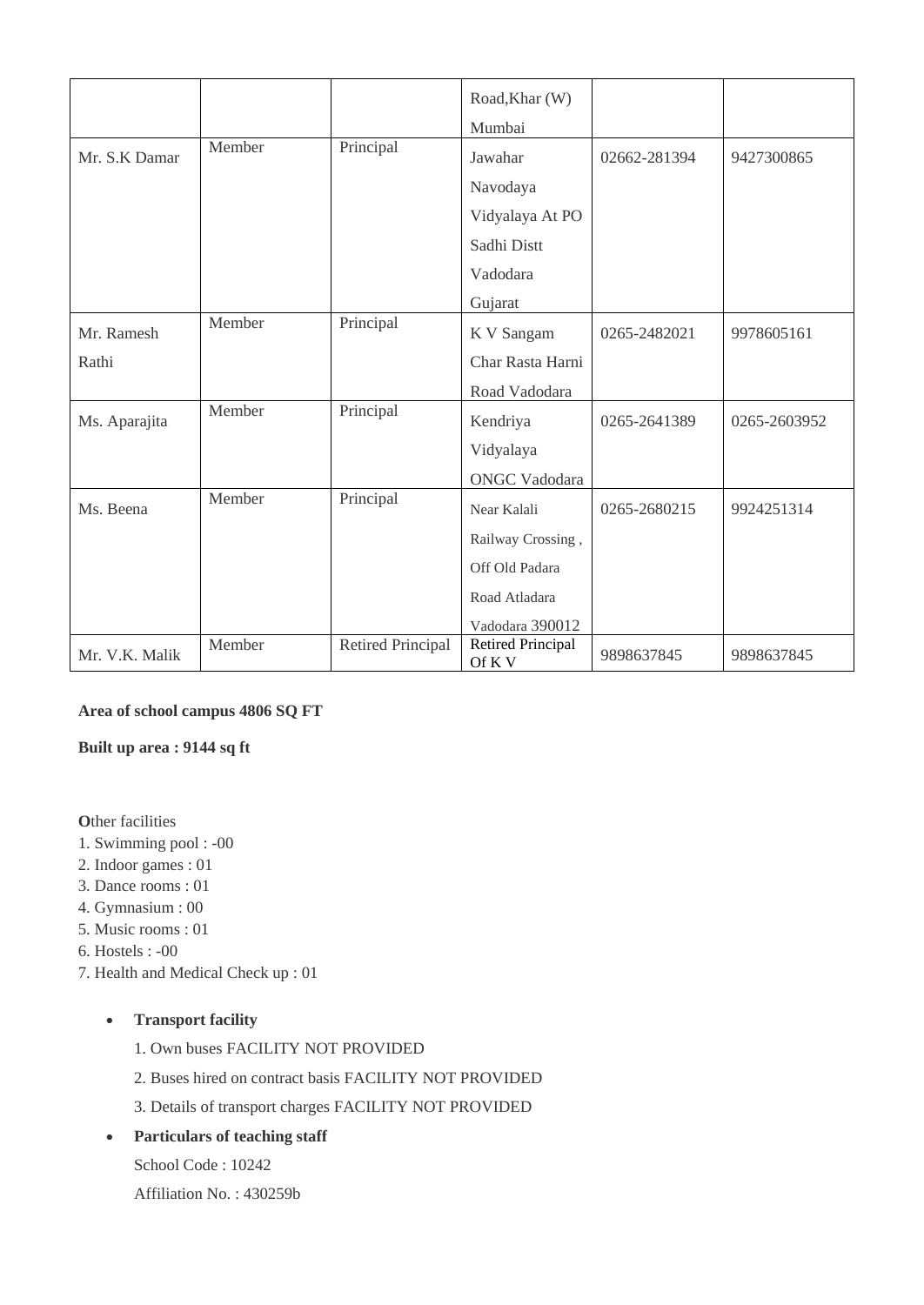| <b>SR</b><br><b>NO</b> | <b>TEACHER'S NAME</b>           | <b>DESIGNATION</b> | <b>TRAINED OR UNTRAINED</b> |
|------------------------|---------------------------------|--------------------|-----------------------------|
| 1                      | <b>BATRA SHAILJA NITIN</b>      | PRINCIPAL          | <b>TRAINED</b>              |
| $\overline{2}$         | KUNJAN MAYOOR SHAH              | <b>TGT</b>         | <b>TRAINED</b>              |
| $\overline{3}$         | NISHA JAGETIA                   | <b>TGT</b>         | <b>TRAINED</b>              |
| $\overline{4}$         | <b>KAMANI MANISHA</b>           | <b>TGT</b>         | <b>TRAINED</b>              |
| 5                      | VASU DEV KADAM                  | <b>TGT</b>         | <b>TRAINED</b>              |
| 6                      | <b>SWETA ANURAG SHAH</b>        | <b>TGT</b>         | <b>TRAINED</b>              |
| $\overline{7}$         | <b>VINITA TRIPATHI</b>          | <b>TGT</b>         | <b>TRAINED</b>              |
| 8                      | POROBI DAS                      | <b>PRT</b>         | <b>TRAINED</b>              |
| 9                      | PRIYANKA HIRAWAY                | <b>PRT</b>         | <b>TRAINED</b>              |
| 10                     | PREETI SHARMA                   | <b>PRT</b>         | <b>TRAINED</b>              |
| 11                     | SANHPRIYA LAMBA                 | <b>TGT</b>         | <b>TRAINED</b>              |
| 12                     | <b>DEEPA SINGH</b>              | <b>TGT</b>         | <b>TRAINED</b>              |
| 13                     | EKTA PADAMKISHORE SRIVASTAVA    | <b>PRT</b>         | <b>TRAINED</b>              |
| 14                     | <b>SUBA NAGARAJAN</b>           | <b>PRT</b>         | <b>TRAINED</b>              |
| 15                     | <b>FEMIN MARY PADUA</b>         | <b>PRT</b>         | <b>TRAINED</b>              |
| 16                     | <b>SONI GUPTA</b>               | <b>PRT</b>         | <b>TRAINED</b>              |
| 17                     | PRADHAN PRACHI<br><b>MANISH</b> | <b>PRT</b>         | <b>TRAINED</b>              |
| 18                     | PUSPITA ROY                     | <b>PRT</b>         | <b>TRAINED</b>              |
| 19                     | POONAM MARTIN                   | <b>PRT</b>         | <b>TRAINED</b>              |
| 20                     | DEEPA RAJKUMAR KHIYANI          | <b>PRT</b>         | <b>TRAINED</b>              |
| 21                     | MAHAK SACHET AHUJA              | <b>PRT</b>         | <b>TRAINED</b>              |
| 22                     | <b>NEHA NAVIN</b>               | <b>PRT</b>         | <b>TRAINED</b>              |
| 23                     | <b>BHUMI BHUSHAN VAIDYA</b>     | <b>PRT</b>         | <b>TRAINED</b>              |
| 24                     | AUNPUURNA NAVIN DAHIYA          | <b>PRT</b>         | <b>TRAINED</b>              |
| 25                     | BRINDA BRIJESHKUMAR POPAT       | <b>PRT</b>         | <b>UNTRAINED</b>            |
| 26                     | PALLAVI KASHYAP                 | <b>PRT</b>         | <b>TRAINED</b>              |
| 27                     | <b>KRUPA BIRARE</b>             | <b>PRT</b>         | <b>TRAINED</b>              |
| 28                     | SUSHMITA GANGULY                | <b>PRT</b>         | <b>TRAINED</b>              |
| 29                     | RACHANA D BHANKHARIA            | <b>PRT</b>         | <b>TRAINED</b>              |
| 30                     | KANSARA RIDDHI JITENDRABHAI     | <b>PRT</b>         | <b>TRAINED</b>              |
| 31                     | PALLAVI SHARMA                  | <b>PRT</b>         | <b>TRAINED</b>              |
| 32                     | <b>SEEMA MOMAYA</b>             | <b>PRT</b>         | <b>TRAINED</b>              |
| 33                     | <b>BARNALI GHOSE</b>            | <b>PRT</b>         | <b>TRAINED</b>              |
| 34                     | <b>CHARU SANDHHYA</b>           | <b>PRT</b>         | <b>TRAINED</b>              |
| 35                     | PANKHURI BITRAGUNTA             | <b>PRT</b>         | <b>TRAINED</b>              |
| 36                     | <b>SHINY KURIEN</b>             | <b>PRT</b>         | <b>TRAINED</b>              |
| 37                     | PRIYANKA LODHI                  | <b>PRT</b>         | <b>UNTRAINED</b>            |
| 38                     | HETAL PANCHAL                   | <b>PRT</b>         | <b>UNTRAINED</b>            |
| 39                     | <b>DEEPA SINGH</b>              | <b>TGT</b>         | <b>TRAINED</b>              |
| 40                     | PREETI NAIR                     | <b>PRT</b>         | <b>TRAINED</b>              |
| 41                     | <b>VINITA WALIA</b>             | <b>PRT</b>         | <b>TRAINED</b>              |

•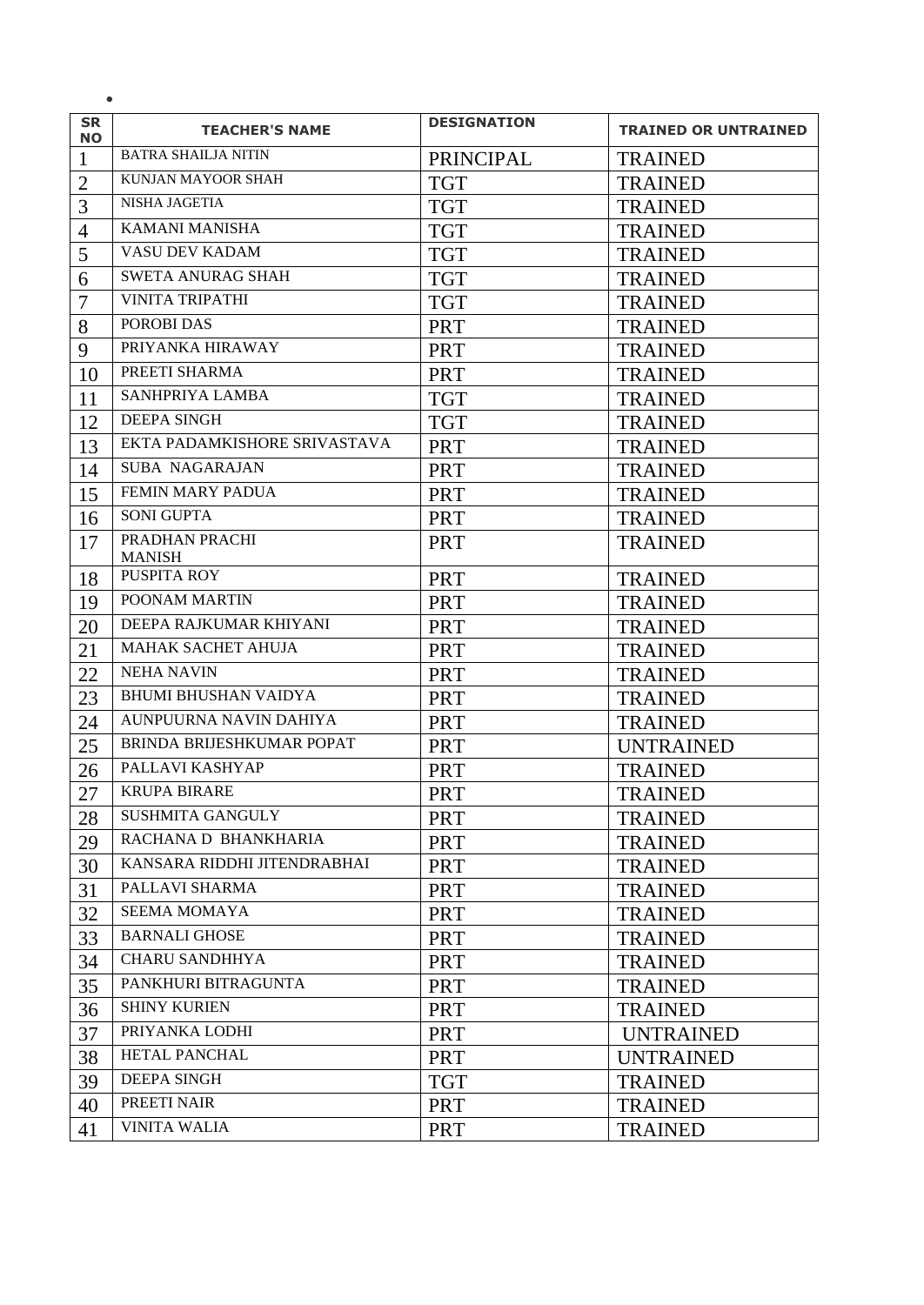# • **Mode of payment of salary**

- 1. Name of the Bank through which salary is drawing: AXIS BANK LTD.
- 2. Through single cheque transfer advice :- Yes
- 3. Individual cheque :- yes
- 4. Cash :-No

# • **Library facilities**

- 1. Size of the Library In sq. feet : 1560 sq ft
- 2. No. of Periodicals : 1912
- 3. No. of Dailies :- 437
- 4. No. of Reference books class-wise :- 1574
- 5. No. of Magazine :- 13
- 6. Others :- 2

# • **Name of the Grievance/ redressal Officer** withPh. No.,

| S.No. | Name           | Phone No.1 |
|-------|----------------|------------|
|       | Shailja Batra  | 9824778703 |
|       | Nisha Jagetia  | 9727445386 |
|       | Poonam Martin  | 9601704065 |
|       | Shiny Querashi | 9998179949 |
|       | Femin Pauda    | 9687960546 |
|       | Vasu Dev Kadam | 9558331570 |

## **embers of Sexual Harassment Committee**

| S.No           | Name<br>$\bullet$             | Designation      |
|----------------|-------------------------------|------------------|
|                | Shailja Batra<br>$\bullet$    | <b>PRINCIPAL</b> |
| $\overline{c}$ | Nisha Jagetia<br>$\bullet$    | <b>IT HEAD</b>   |
| 3              | Poonam Martin<br>$\bullet$    | Co-ordinator     |
| 4              | Manisha /kamani<br>$\bullet$  | <b>TGT</b>       |
|                | Sanghpriya Lamba<br>$\bullet$ | <b>TGT</b>       |
|                | Vasu Dev Kadam                | P E teacher      |